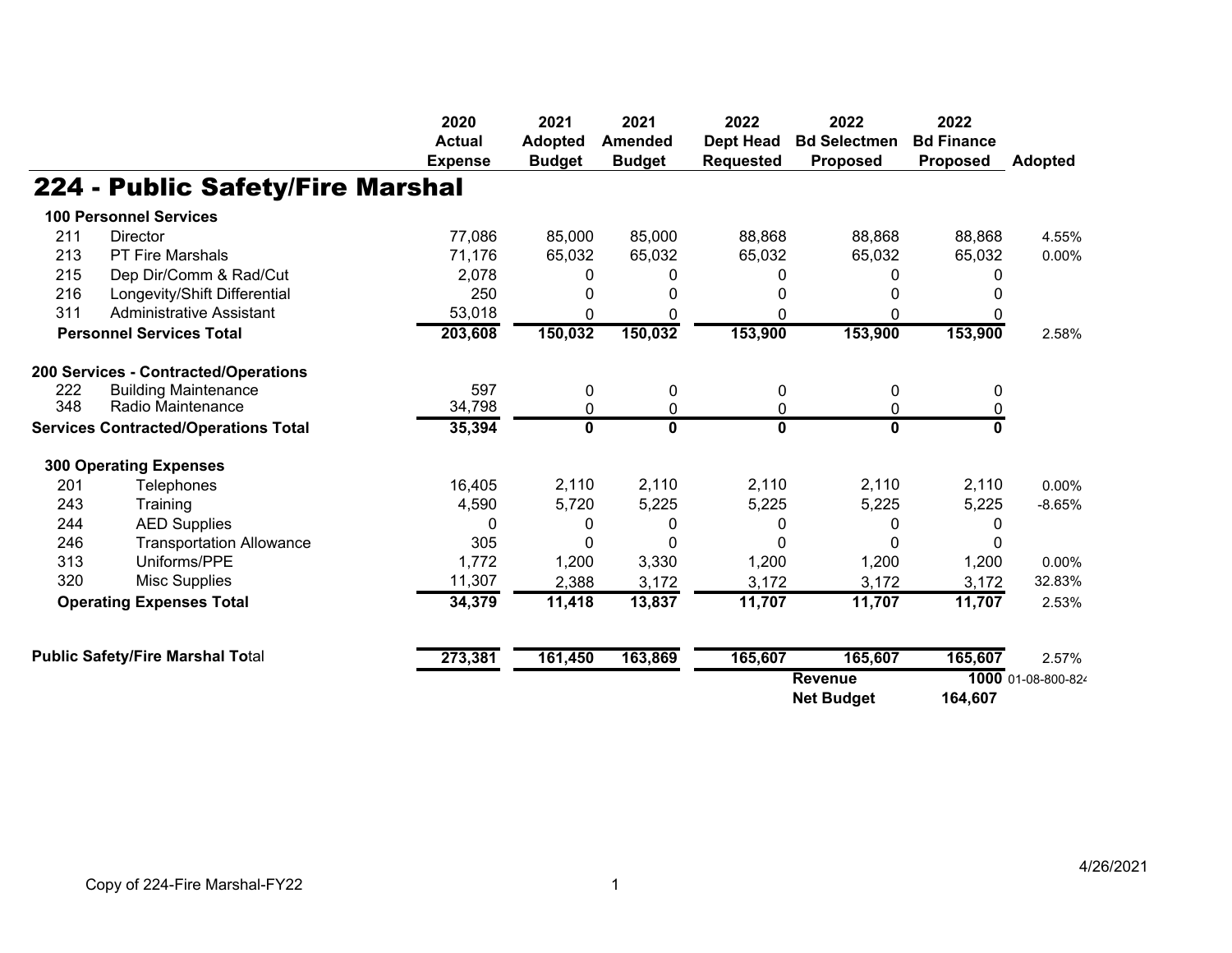|                                                                                            | <b>Department Total</b>                                                                                                         | 165,607                       |                                                                                                                                                                                                                                                                                                                                                                                                                                                                                                                                                                                                                                                                                                                                                                                                                                                                                                                                                                                 |  |  |  |  |  |
|--------------------------------------------------------------------------------------------|---------------------------------------------------------------------------------------------------------------------------------|-------------------------------|---------------------------------------------------------------------------------------------------------------------------------------------------------------------------------------------------------------------------------------------------------------------------------------------------------------------------------------------------------------------------------------------------------------------------------------------------------------------------------------------------------------------------------------------------------------------------------------------------------------------------------------------------------------------------------------------------------------------------------------------------------------------------------------------------------------------------------------------------------------------------------------------------------------------------------------------------------------------------------|--|--|--|--|--|
|                                                                                            | <b>TOWN OF EAST LYME</b>                                                                                                        |                               | FY 2021/2022                                                                                                                                                                                                                                                                                                                                                                                                                                                                                                                                                                                                                                                                                                                                                                                                                                                                                                                                                                    |  |  |  |  |  |
| Dept No.                                                                                   |                                                                                                                                 | 224                           | <b>Budget Input</b>                                                                                                                                                                                                                                                                                                                                                                                                                                                                                                                                                                                                                                                                                                                                                                                                                                                                                                                                                             |  |  |  |  |  |
| <b>Dept</b>                                                                                | <b>Public Safety/FM Dept</b>                                                                                                    |                               | 26-Apr-21                                                                                                                                                                                                                                                                                                                                                                                                                                                                                                                                                                                                                                                                                                                                                                                                                                                                                                                                                                       |  |  |  |  |  |
| Acct.                                                                                      | <b>Account</b><br><b>Description</b>                                                                                            | 21/22<br><b>Budget</b>        | <b>Supporting Description of Activity</b>                                                                                                                                                                                                                                                                                                                                                                                                                                                                                                                                                                                                                                                                                                                                                                                                                                                                                                                                       |  |  |  |  |  |
|                                                                                            | <b>100 Personnel Services</b>                                                                                                   |                               |                                                                                                                                                                                                                                                                                                                                                                                                                                                                                                                                                                                                                                                                                                                                                                                                                                                                                                                                                                                 |  |  |  |  |  |
| 211                                                                                        | <b>Fire Marshal</b>                                                                                                             | 88,868                        | Fire Marshal Salary - \$86,913. BoS approved 2.25% COLA on 1/20/21. Salary increase at higher rate due<br>to the 2020/21 salary being incorrect.                                                                                                                                                                                                                                                                                                                                                                                                                                                                                                                                                                                                                                                                                                                                                                                                                                |  |  |  |  |  |
| 213                                                                                        | <b>PT Fire Marshals</b>                                                                                                         | 65,032                        | PT Deputy Fire Marshals: Plan review & inspection hours are needed for multiple projects including the<br>Gateway development project, PSB. Hours are also needed for the Annual Fire & Life Safety Inspections of<br>320 properties that are due in 2021. 2020 numbers are: 263 Annual Inspections, 297 Reinspections in<br>addition to multiple construction inspections, Niantic Motel, Rocky Neck Village, North Bridebrook, and other<br>smaller construction projects around town. The requested budget amount includes: 40 hours for Town<br>events, 120 training hours, 864 hours for after hours coverage including undetermined Fire investigation<br>hours and four weeks of 24/7 "on call" coverage (4 hrs per 12 hr shift) for Fire Marshal<br>Sick/Personal/Vacation coverage and 1100 inspection hours. Requesting: Deputy Fire Marshal hours @ 40<br>hrs/wk x \$22.14/hr x 52 wks totaling : \$46,051.20 . *Deputy Fire Marshal hourly rate reflects a 2% COLA. |  |  |  |  |  |
| 215<br>216<br>311                                                                          | Dep Dir/Comm & Rad/Cut<br>Longevity/Shift Differential<br>Administrative Assistant                                              | 0<br>$\mathbf{0}$<br>$\Omega$ | EoC expense moved to department 214<br>EoC expense moved to department 214<br>EoC expense moved to department 214                                                                                                                                                                                                                                                                                                                                                                                                                                                                                                                                                                                                                                                                                                                                                                                                                                                               |  |  |  |  |  |
| 153,900.<br><b>Public Safety/EM Dept Total</b>                                             |                                                                                                                                 |                               |                                                                                                                                                                                                                                                                                                                                                                                                                                                                                                                                                                                                                                                                                                                                                                                                                                                                                                                                                                                 |  |  |  |  |  |
| 222<br>348                                                                                 | 200 Services - Contracted/Operations<br><b>Building Maintenance</b><br>Radio Maintenance<br><b>Services/Contract/Oper Total</b> | 0<br>0<br>$\mathbf{0}$        | EoC expense moved to department 214<br>EoC expense moved to department 214                                                                                                                                                                                                                                                                                                                                                                                                                                                                                                                                                                                                                                                                                                                                                                                                                                                                                                      |  |  |  |  |  |
| <b>300 Operating Expenditures</b><br><b>Telephone/Deputy Cell</b><br>2,110<br>201<br>Phone |                                                                                                                                 |                               | Expense covers annual service for office phones for Fire Marshal phones through Frontier \$2,110. Cellular<br>phone expenses/equipment a Verizon Wireless Public Safety plan rate.                                                                                                                                                                                                                                                                                                                                                                                                                                                                                                                                                                                                                                                                                                                                                                                              |  |  |  |  |  |